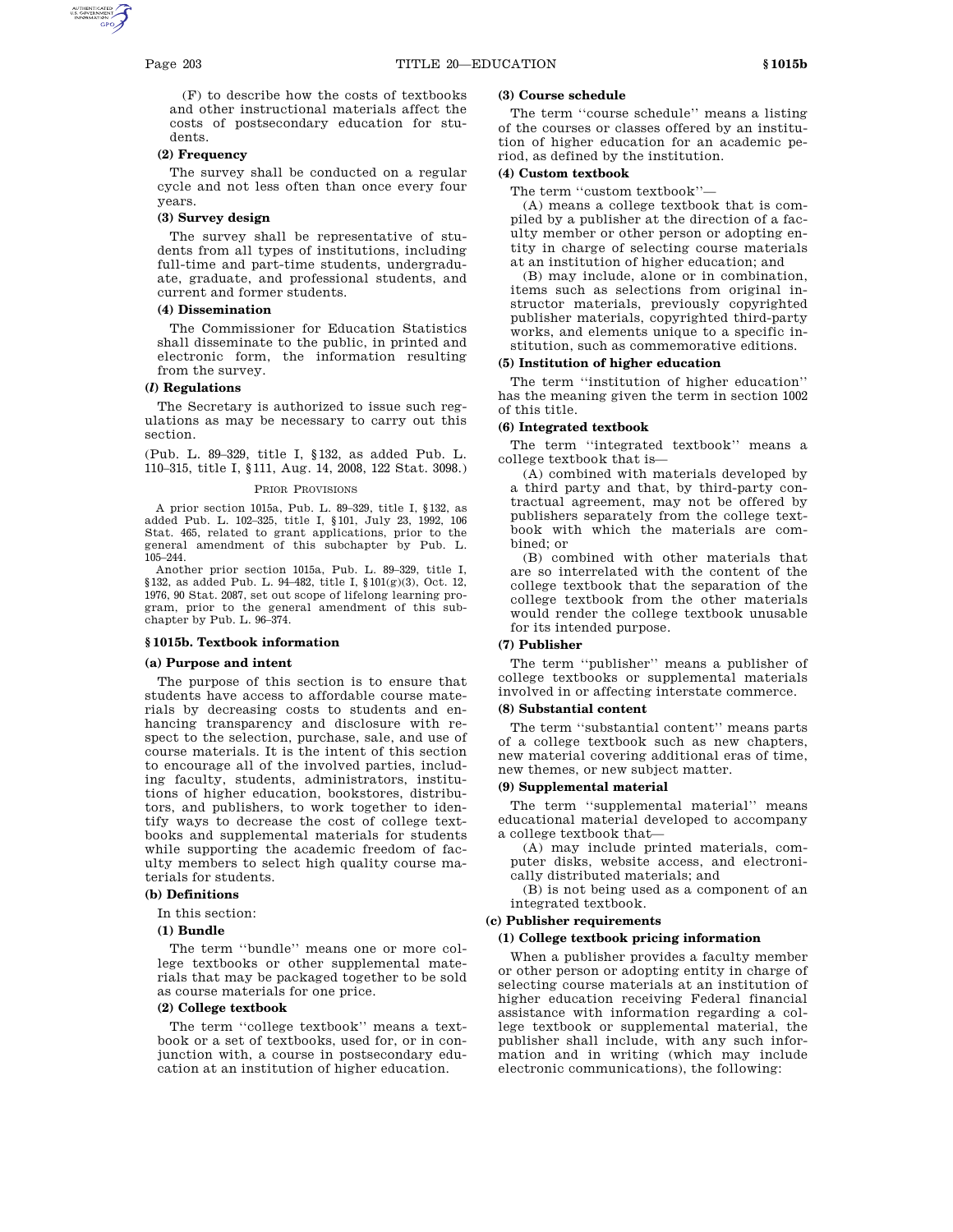(A) The price at which the publisher would make the college textbook or supplemental material available to the bookstore on the campus of, or otherwise associated with, such institution of higher education and, if available, the price at which the publisher makes the college textbook or supplemental material available to the public.

(B) The copyright dates of the three previous editions of such college textbook, if any.

(C) A description of the substantial content revisions made between the current edition of the college textbook or supplemental material and the previous edition, if any.

(D)(i) Whether the college textbook or supplemental material is available in any other format, including paperback and unbound; and

(ii) for each other format of the college textbook or supplemental material, the price at which the publisher would make the college textbook or supplemental material in the other format available to the bookstore on the campus of, or otherwise associated with, such institution of higher education and, if available, the price at which the publisher makes such other format of the college textbook or supplemental material available to the public.

# **(2) Unbundling of college textbooks from supplemental materials**

A publisher that sells a college textbook and any supplemental material accompanying such college textbook as a single bundle shall also make available the college textbook and each supplemental material as separate and unbundled items, each separately priced.

## **(3) Custom textbooks**

To the maximum extent practicable, a publisher shall provide the information required under this subsection with respect to the development and provision of custom textbooks.

## **(d) Provision of ISBN college textbook information in course schedules**

To the maximum extent practicable, each institution of higher education receiving Federal financial assistance shall—

(1) disclose, on the institution's Internet course schedule and in a manner of the institution's choosing, the International Standard Book Number and retail price information of required and recommended college textbooks and supplemental materials for each course listed in the institution's course schedule used for preregistration and registration purposes, except that—

(A) if the International Standard Book Number is not available for such college textbook or supplemental material, then the institution shall include in the Internet course schedule the author, title, publisher, and copyright date for such college textbook or supplemental material; and

(B) if the institution determines that the disclosure of the information described in this subsection is not practicable for a college textbook or supplemental material, then the institution shall so indicate by

placing the designation ''To Be Determined'' in lieu of the information required under this subsection; and

(2) if applicable, include on the institution's written course schedule a notice that textbook information is available on the institution's Internet course schedule, and the Internet address for such schedule.

## **(e) Availability of information for college bookstores**

An institution of higher education receiving Federal financial assistance shall make available to a college bookstore that is operated by, or in a contractual relationship or otherwise affiliated with, the institution, as soon as is practicable upon the request of such college bookstore, the most accurate information available regarding—

(1) the institution's course schedule for the subsequent academic period; and

(2) for each course or class offered by the institution for the subsequent academic period—

(A) the information required by subsection (d)(1) for each college textbook or supplemental material required or recommended for such course or class;

(B) the number of students enrolled in such course or class; and

(C) the maximum student enrollment for such course or class.

# **(f) Additional information**

An institution disclosing the information required by subsection  $(d)(1)$  is encouraged to disseminate to students information regarding—

(1) available institutional programs for renting textbooks or for purchasing used textbooks;

(2) available institutional guaranteed textbook buy-back programs;

(3) available institutional alternative content delivery programs; or

(4) other available institutional cost-saving strategies.

## **(g) GAO report**

Not later than July 1, 2013, the Comptroller General of the United States shall report to the authorizing committees on the implementation of this section by institutions of higher education, college bookstores, and publishers. The report shall particularly examine—

(1) the availability of college textbook information on course schedules;

(2) the provision of pricing information to faculty of institutions of higher education by publishers;

(3) the use of bundled and unbundled material in the college textbook marketplace, including the adoption of unbundled materials by faculty and the use of integrated textbooks by publishers; and

(4) the implementation of this section by institutions of higher education, including the costs and benefits to such institutions and to students.

## **(h) Rule of construction**

Nothing in this section shall be construed to supercede the institutional autonomy or academic freedom of instructors involved in the se